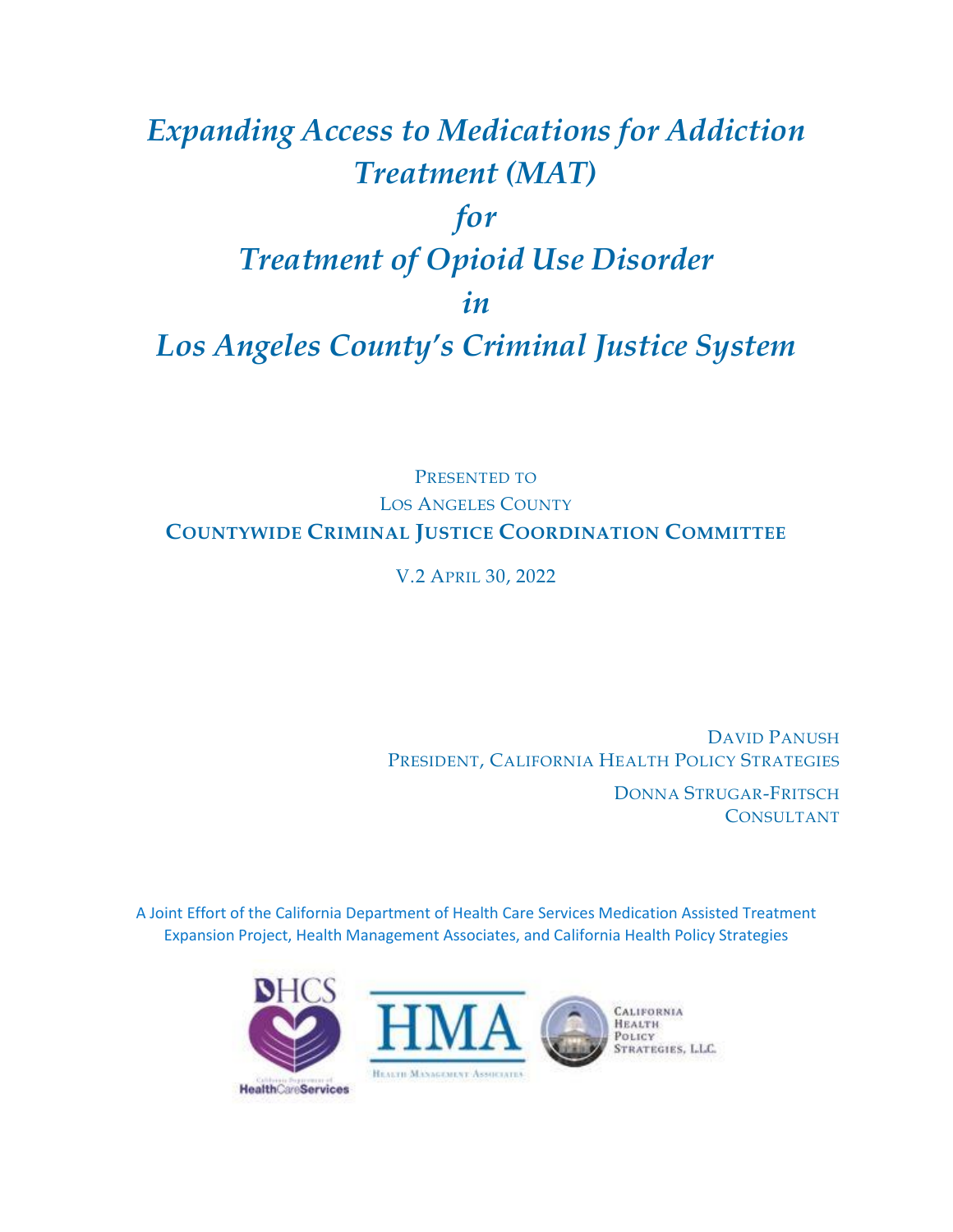# **Introduction**

The three medications that are FDA approved for the treatment of Opioid Use Disorder (OUD) are highly effective and save lives. Methadone is up to 85% effective in keeping a person with advanced OUD in remission for one year, and buprenorphine's success ranges from 60 to 75%. Injectable naltrexone is effective to treat OUD in motivated patients. These medications are collectively referred to as Medications for Addiction Treatment (MAT) or Medications for Opioid Use Disorder (MOUD). The terms are interchangeable, and MAT will be used in this document.

In November 2020, the Countywide Criminal Justice Coordination Committee (CCJCC) passed a motion to engage with consultants from Health Management Associates (HMA) and California Health Policy Strategies (CalHPS) on how to improve access to MAT and other substance use disorder (SUD) treatments for persons in Los Angeles (LA) County's criminal justice system. The twelve-month project was crafted as a follow up to training provided to more than 600 LA County justice system stakeholders and funded by California's State Opioid Response (SOR) resources.

Throughout 2021, the consulting team conducted extensive fact finding and brainstorming with numerous agencies and individuals in the County's health care, mental health, public health, and justice systems. The team also provided direct substance use disorder (SUD) and OUD training to several agencies that serve the justice involved and advised

*Focus: It is clear that all County stakeholders are working hard individually and together to build a safety net for persons with OUD in the justice system. This document aims to provide a high-level, integrated analysis of points across the County where the system can and must be strengthened.*

many agencies about free, accessible online training on the neuroscience of OUD, MAT as an effective treatment, co-occurring SUD and serious mental illness (SMI), and more. Substance Abuse Prevention and Control (SAPC), Probation, and the Amity Foundation have formally adopted these training materials.

This memorandum presents our findings and recommendations. They are explicit to MAT and OUD as that was our charge. However, much of the content also applies to the larger SUD arena, including treatment of alcohol and methamphetamine use disorders.

The following supplemental materials are appended to this memorandum as additional detail:

- Issue Brief: Los Angeles County Overdose Data
- List of contacts, presentations, and trainings carried out by the consulting team

# **Executive Summary of Findings and Recommendations**

The consulting team synthesized its findings and recommendations into five main categories. In combination, these findings call for a rapid, comprehensive, coordinated response from County leadership.

1. Drug overdose deaths in LA County have increased by 144% since 2017. Deaths from the synthetic opioid fentanyl increased 1,114% over this same period.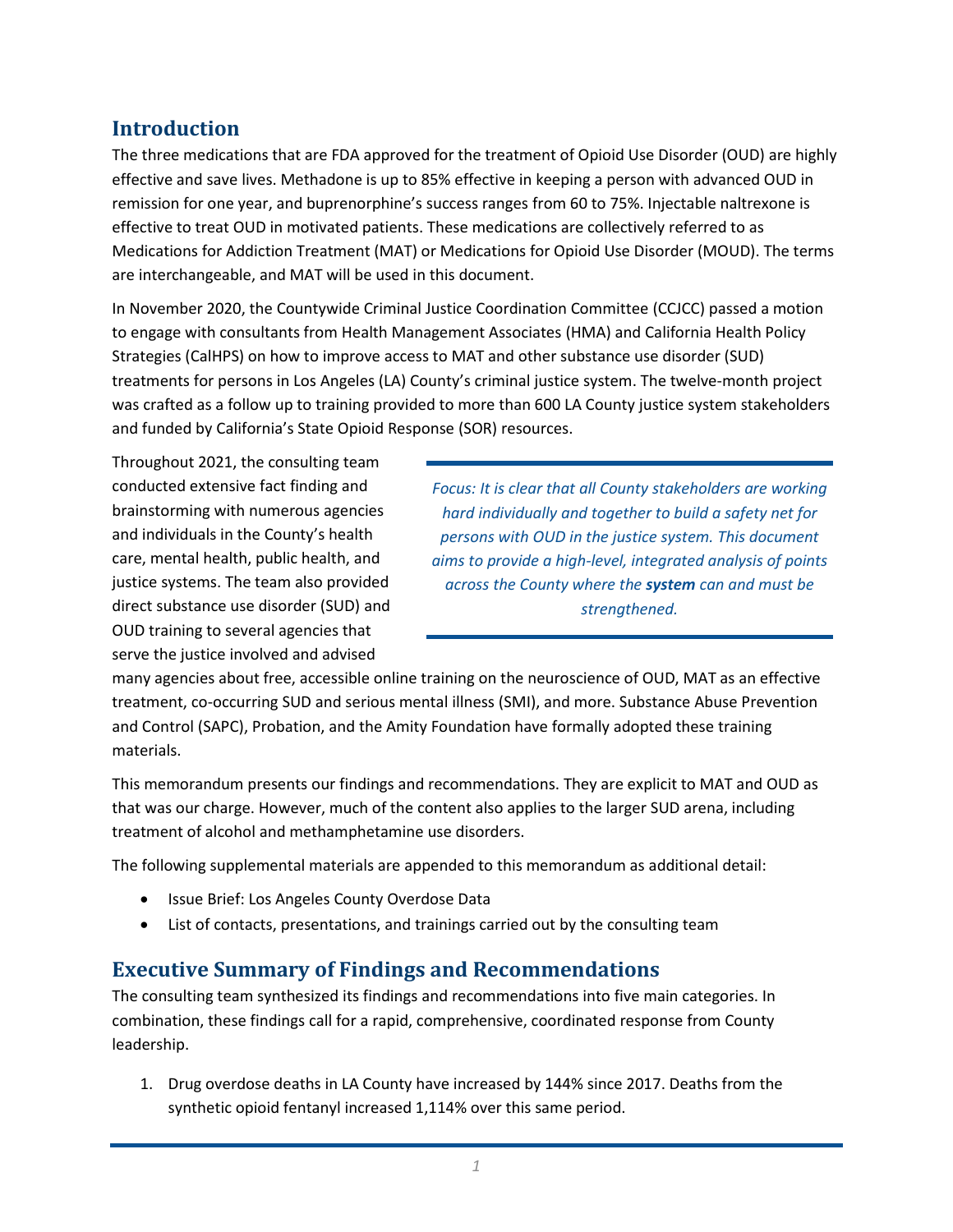- Recommendation: LA County should intensify its commitment to and investment in rapid access to MAT for OUD under evidence-based care across the County, focusing especially on persons in the justice system.
- 2. The numbers of persons returning to LA County from jail and prison on MAT is expected to *grow from the current number – estimated at 50 per month – to potentially 600 per month over the next 18 to 24 months.* Such an increase would overwhelm the current capacity of MAT providers and pharmacies that fill prescriptions for buprenorphine. Data on the number of people reentering the County on MAT from custody settings is essential to adequately plan expansion of MAT capacity to meet growing demand.
	- Recommendation: LA County should collect and disseminate recent, current, and prospective data on persons on MAT reentering LA County and being diverted from jail, by month and stratified by MAT medications.
- 3. Individuals return to the community from custody settings in a variety of ways. For example, some individuals released from state prison are placed on parole while others are placed on Post-Release Community Supervision. For those released from county jail, some are placed on probation while others are unsupervised. Several pathways to divert people from jail operate in the County as well. Regardless of the reentry/diversion pathway, resources are needed to find services, verify identity, ensure Medi-Cal eligibility, and identify sources of care so that MAT can be continued. Leveraging and adapting successful strategies across the entire reentry and diversion populations can help the County keep pace with the increased demand for postrelease MAT services.
	- Recommendation: LA County should develop a process through which agencies can jointly resolve common problems and share best practices and successful strategies for supporting individuals returning to the community on MAT. This effort would not conduct or oversee reentry operations. Rather, it would support the current various reentry and diversion pathways with streamlined, uniform processes; best practices; problem solving for identity verification, Medi-Cal eligibility, referral, and record sharing; and resources for evidence-based treatment.
- 4. The County does not have enough MAT providers, nor does it facilitate connection with the few existing MAT providers who support medication-first, low-barrier MAT and are versed in the needs of persons in the justice system, which include co-occurring SUD and mental illness. In addition, barriers to buprenorphine access exist across many retail pharmacies. As it continues to grow its SUD system of care, LA County should:
	- Monitor the capacity of the provider community to ensure:
		- o Expanded availability of and access to medication-first, low-barrier MAT
		- o Effective, integrated care for persons with co-occurring SMI and SUD
		- o Effective services for persons in the justice system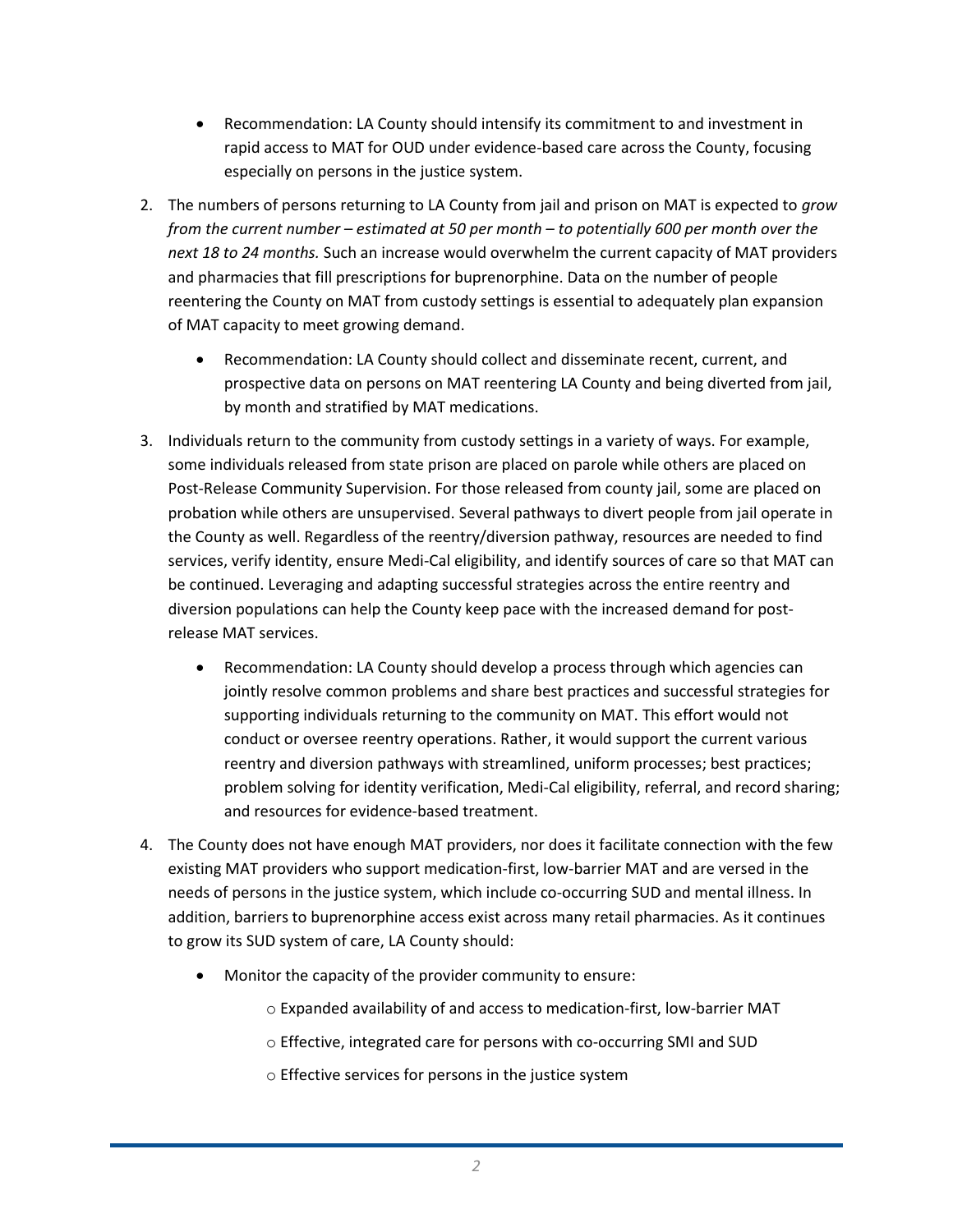- Invite leadership from the LA County Substance Abuse Prevention and Control (SAPC), County Department of Mental Health (DMH), Department of Health Services (DHS), DHS-operated and contracted community health centers, other Federally Qualified Health Centers (FQHCs) and community health centers, and other stakeholder partners to recommend supports that would help them increase their capacity for evidencebased care to persons with OUD, co-occurring SMI and SUD, and justice system involvement
- Support a solid network of justice-capable, co-occurring-capable MAT services across all geographic county settings
- Increase access to buprenorphine and injectable naltrexone at retail pharmacies to ensure even geographic access
- 5. The state's new reform of the Medi-Cal program, called CalAIM, includes requirements related to persons in the justice system. The planning process is commencing in 2022 with implementation scheduled to begin in January 2023. This new program will introduce the County's Medi-Cal managed care health plans into this complex scenario *and* provide new resources for reentry and justice-involved individuals. It is imperative that the County optimizes the CalAIM opportunity to address the issues above.
	- Recommendation: CalAIM's requirements and new resources for the justice-involved and reentry population should be leveraged to support access to MAT among the reentry population. CalAIM can provide a process to engage the health plans with the key justice system stakeholders, including SUD providers, around system problems and opportunities. It will also streamline the application of CalAIM resources and leverage the impact across the whole system. This is vital to the rapid increase in MAT and cooccurring disorder capacity necessary to address the increase in demand for MAT by persons reentering the County from incarceration or being diverted from the jail.

# **Detailed Findings and Recommendations**

## **1. Overdose Deaths Increasing at Catastrophic Rate**

In spite of many successful efforts to reduce drug overdoses across LA County, preventable drug overdose deaths have more than doubled since 2017. The raw number of fatal drug overdoses in LA County increased by 144% between 2017 Q1 and 2021 Q2. The vast majority of deaths are related to

either the synthetic opioid fentanyl or methamphetamine. Fentanyl-related deaths have increased 1,114%, and OUD – which is treatable – remains a significant challenge. The criminal justice system is increasingly taxed with drugrelated offenses and ensuring access to MAT for persons in the justice system is more important than ever. For additional detail, see the appended issue brief: "Los Angeles County Overdose Data."

*Fatal drug overdoses are at an unprecedented level in LA County. Immediate, coordinated action is essential.*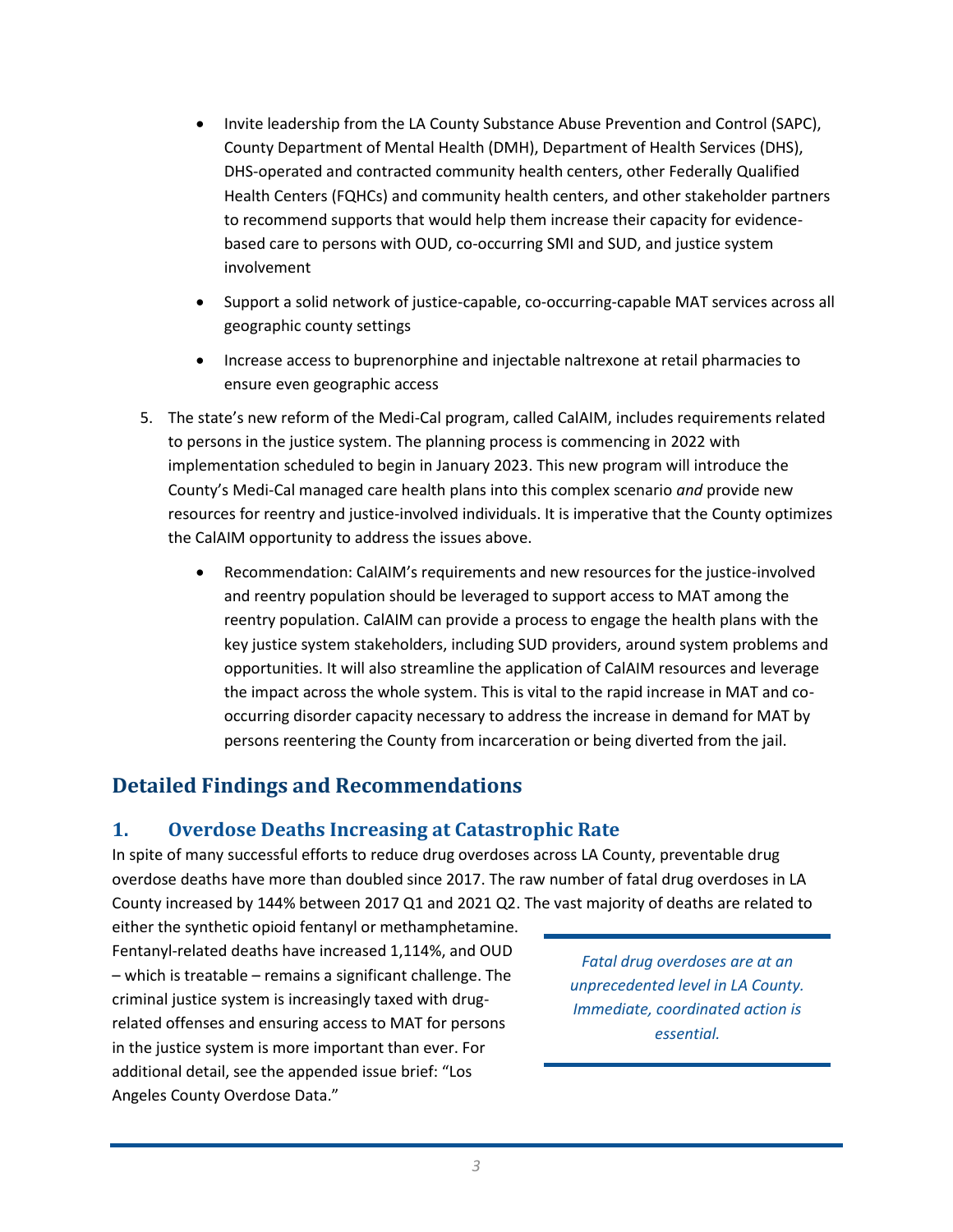*Recommendation: LA County leadership should intensify its commitment to and investment in rapid access to MAT for OUD under evidence-based care across the County, focusing especially on persons in the justice system.* 

## **2. Anticipated Growth in Reentry/Diversion Population on MAT**

The California Department of Corrections and Rehabilitation (CDCR) began its Integrated Substance Use Disorder Treatment program (ISUDT) in 2019. According to the California Correctional Health Care Services dashboard, 13,925 individuals in state prison custody were actively on MAT through ISUDT in December 2021.<sup>1</sup>

Similarly, in LA County, the Department of Health Services –Correctional Health Services (DHS-CHS) began a new program to provide MAT to county jail inmates in December 2020. Currently, about 200 people incarcerated in the jail are on buprenorphine. DHS-CHS estimates that up to 1,500 individuals per day in the jail may need and want OUD treatment. On-going AB 109 funding has been allocated to help support the increased access to MAT. DHS-CHS will need additional resources for nursing, pharmacy, administrative and other services needed to reach full MAT access, but the agency is currently planning expansion of MAT using the new resources and intends to request necessary additional staff resources to treat all detainees with OUD.

While the exact number of individuals who received MAT in state or county custody and are released to the community was not available for this memorandum, the volume will increase as in-custody programming continues to develop.

LA County should expect that CDCR and the jail can reach full MAT penetration *within 18 to 24 months*. The table below illustrates the estimated volume of persons that can be entering LA County from prison or jail on MAT when treatment systems are fully developed.<sup>2</sup>

CDCR numbers are based on Q4 2019 release data and LA County experience that of those, about half are released to Parole and half to Probation. LA County Jail numbers reflect average DHS-CHS data for July 2019 – June 2020. Both CDCR and DHS-CHS presume that 50% of persons

| <b>Estimated MAT Demand Based on Average Monthly Releases to</b><br><b>LA County</b> |             |                |               |  |
|--------------------------------------------------------------------------------------|-------------|----------------|---------------|--|
|                                                                                      | <b>CDCR</b> | LA County Jail | <b>TOTALS</b> |  |
| <b>Released to Parole</b>                                                            | 488         |                |               |  |
| Released to Probation                                                                | 488         |                |               |  |
| <b>Total Released</b>                                                                | 976         | 6,056          | 7,032         |  |
| Number with SUD (70%)                                                                | 683         | 4,239          | 4,922         |  |
| Number with OUD (17%)                                                                | 166         | 1,030          | 1,195         |  |
| <b>Estimate at Full Treatment Capacity</b>                                           | 83          | 515            | 598           |  |

eligible for MAT will agree to its use. With more experience over time, these estimates can be refined.

In addition, as the County continues to grow alternative-to-custody and diversion programming, there will be an increase in the number of justice-involved persons who need MAT but who do not enter a

<sup>1</sup> <https://cchcs.ca.gov/isudt/dashboard/>

*Note: the dashboard reflects the current CDCR population and changes accordingly*

<sup>2</sup> *CDCR data based on prison release numbers from [Offender Data Points December 2019](https://www.cdcr.ca.gov/research/wp-content/uploads/sites/174/2021/11/201912_DataPoints.pdf) and ISUDT program*  estimates. LA County Jail data provided by DHS-CHS for the period July 2019 - June 2020.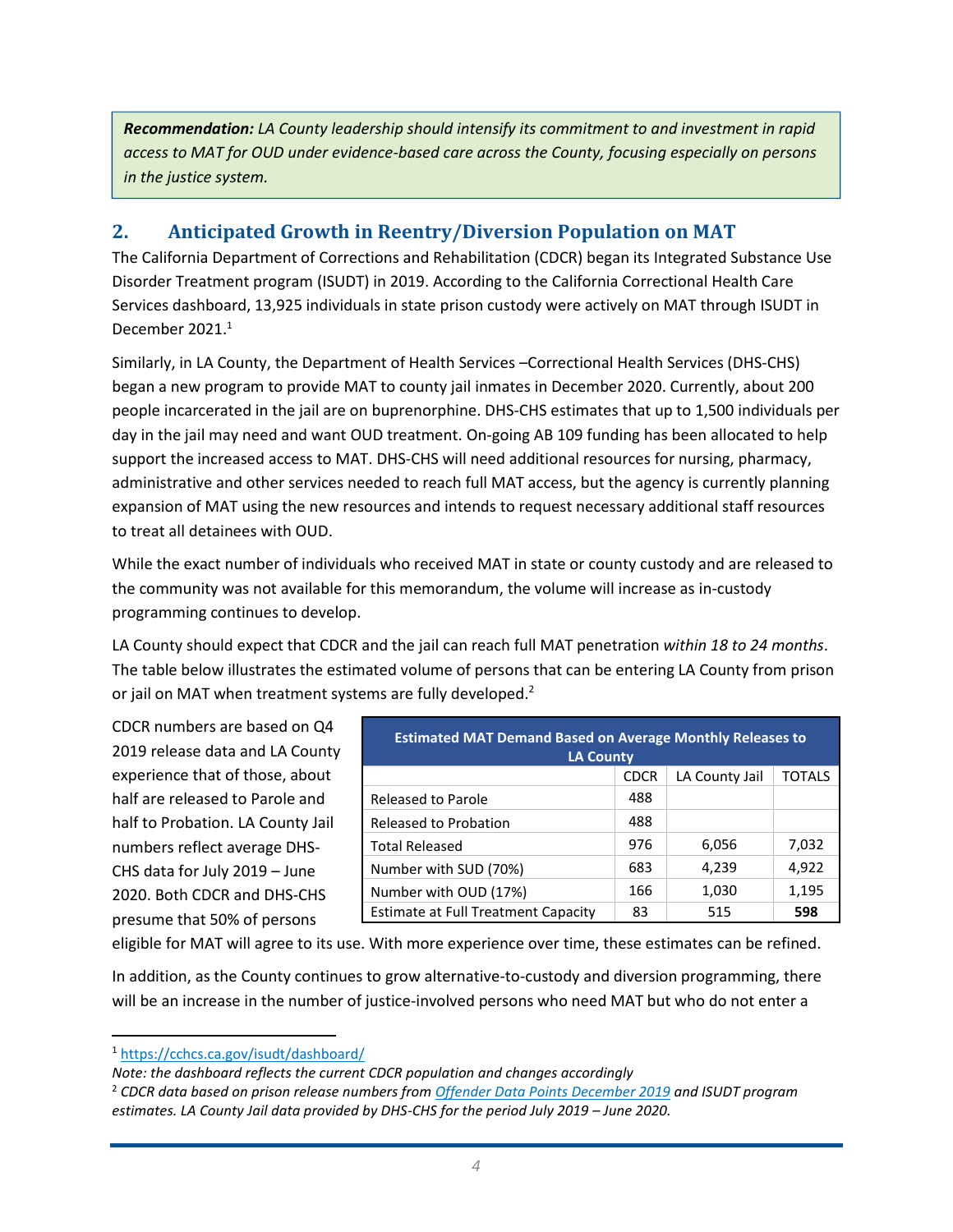custody setting. The diversion of individuals with SMI can be looked at for context. LA County historical and national estimates indicate that of those with SMI about 70% will also have a co-occurring SUD, and about one quarter of those people have an OUD. As such, for every 1,000 clients with SMI who are diverted, it is estimated that 175 will have an OUD and therefore should be clinically evaluated for MAT.

LA County's health, mental health, SUD, and justice systems need regular, accurate estimates of people on MAT coming from prison, jail, and diversion programs to enable resource deployment that increases with the demand. This is essential to optimize the outcomes for this population that is prone to relapse, criminal activity, overdose and death. The following table identifies the most basic data minimum LA County needs to be able to plan for sufficient MAT capacity.

The rolling table would show:

- *Actual historic number* of people referred to county providers for MAT by the type of MAT the person was prescribed.
- *Prospective number* of people who are likely to be referred for continuing MAT treatment in the community by the type of MAT the person was prescribed.
	- $\circ$  For CDCR, prospective numbers for six months, based on those persons in CDCR's current reentry planning processes

| Recommended County Data Collection to to Support Planning for MAT Capacity |                      |                                                                              |            |     |     |     |     |     |     |
|----------------------------------------------------------------------------|----------------------|------------------------------------------------------------------------------|------------|-----|-----|-----|-----|-----|-----|
|                                                                            |                      | Anticipated number referred for MAT in future months<br><b>Actual number</b> |            |     |     |     |     |     |     |
|                                                                            |                      | Nov                                                                          | <b>Dec</b> | Jan | Feb | Mar | Apr | May | Jun |
|                                                                            | <b>Buprenorphine</b> |                                                                              |            |     |     |     |     |     |     |
| <b>CDCR</b>                                                                | Methadone            |                                                                              |            |     |     |     |     |     |     |
|                                                                            | Naltrexone           |                                                                              |            |     |     |     |     |     |     |
|                                                                            | Buprenorphine        |                                                                              |            |     |     |     |     |     |     |
| LA County Jail                                                             | Methadone            |                                                                              |            |     |     |     |     |     |     |
|                                                                            | Naltrexone           |                                                                              |            |     |     |     |     |     |     |
| <b>Diversion</b>                                                           | <b>Buprenorphine</b> |                                                                              |            |     |     |     |     |     |     |
| Programs (ODR,<br>ATI, Probation,<br>others)                               | Methadone            |                                                                              |            |     |     |     |     |     |     |
|                                                                            | Naltrexone           |                                                                              |            |     |     |     |     |     |     |

 $\circ$  For jail, prospective numbers for two months based on the current caseloads with OUD.

*Recommendation: LA County should collect and disseminate recent historic, current, and prospective data on persons on MAT reentering LA County from, by month and stratified by MAT medications*

# **3. Reentry/Diversion System Complexities**

Every month, more than 7,000 people leave incarceration and return to LA County, and the number of people diverted from jail is increasing every day. Some individuals released from state prison are placed on parole, while others are placed on Post-Release Community Supervision. For those released from county jail, some are placed on probation, while others are unsupervised. Several pathways to divert people from jail operate in the County as well. Most pathways involve their own referral forms, releases of information, and referral networks for housing, medical care, mental health services, and SUD treatment including MAT. Each pathway also requires the staff to navigate the County's complex networks of medical and behavioral health providers and Medi-Cal eligibility.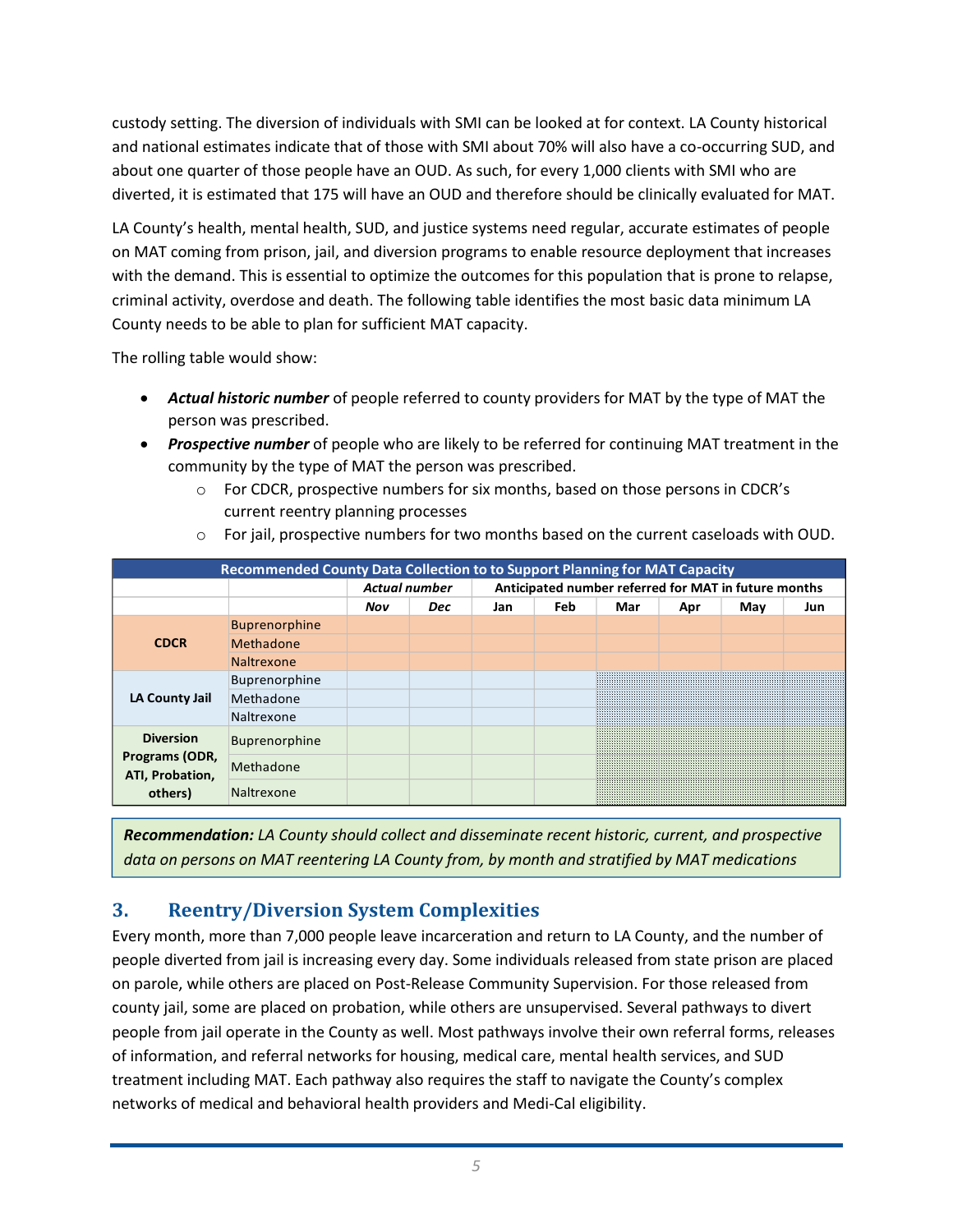Challenges common to most pathways include verifying identity across numerous systems with no common identifier, activating or reactivating Medi-Cal, and validating COVID-19 vaccine or testing status.

In addition, many reentry pathways have their own provider sources for addressing the medical, mental health, and SUD treatment needs of clients. Referral information received through the pathway, including MAT dose and SUD treatment history, is inconsistent.

For persons on MAT for OUD, reentry pathways are further charged with finding both a provider to prescribe the MAT and a pharmacy willing to fill the prescription. Both are moving targets across the County:

- SAPC-contracted providers are required either to offer MAT directly or via referral, and SAPC provides contracted providers technical assistance to this end. Still, there are few SAPC providers that offer low-barrier, medication-first MOUD clinical protocols to their justiceinvolved patients.
- Many providers that report that they accept patients on MAT only support injectable naltrexone and do not prescribe buprenorphine or support methadone or buprenorphine.
- Some providers that "accept" patients on buprenorphine often urge clients to taper off it, consistent with a social model of treatment that excludes MAT.
- Many local pharmacies do not stock buprenorphine. Ordering it can create several days of delay.
- Many local pharmacies will stop filling buprenorphine prescriptions when total monthly prescriptions reach a limit.

The figure below illustrates at a high level some of the many agencies and providers involved in these complex processes. These complexities create inefficiencies for reentry/diversion planning in LA County, and many cases can require unique handling*. As the County plans for the anticipated increased volume of persons who will be reentering the County on MAT, the system fragmentation and labor-intensive nature of work in the current system raises concerns about how programs can scale up to meet the demand and remain sustainable.*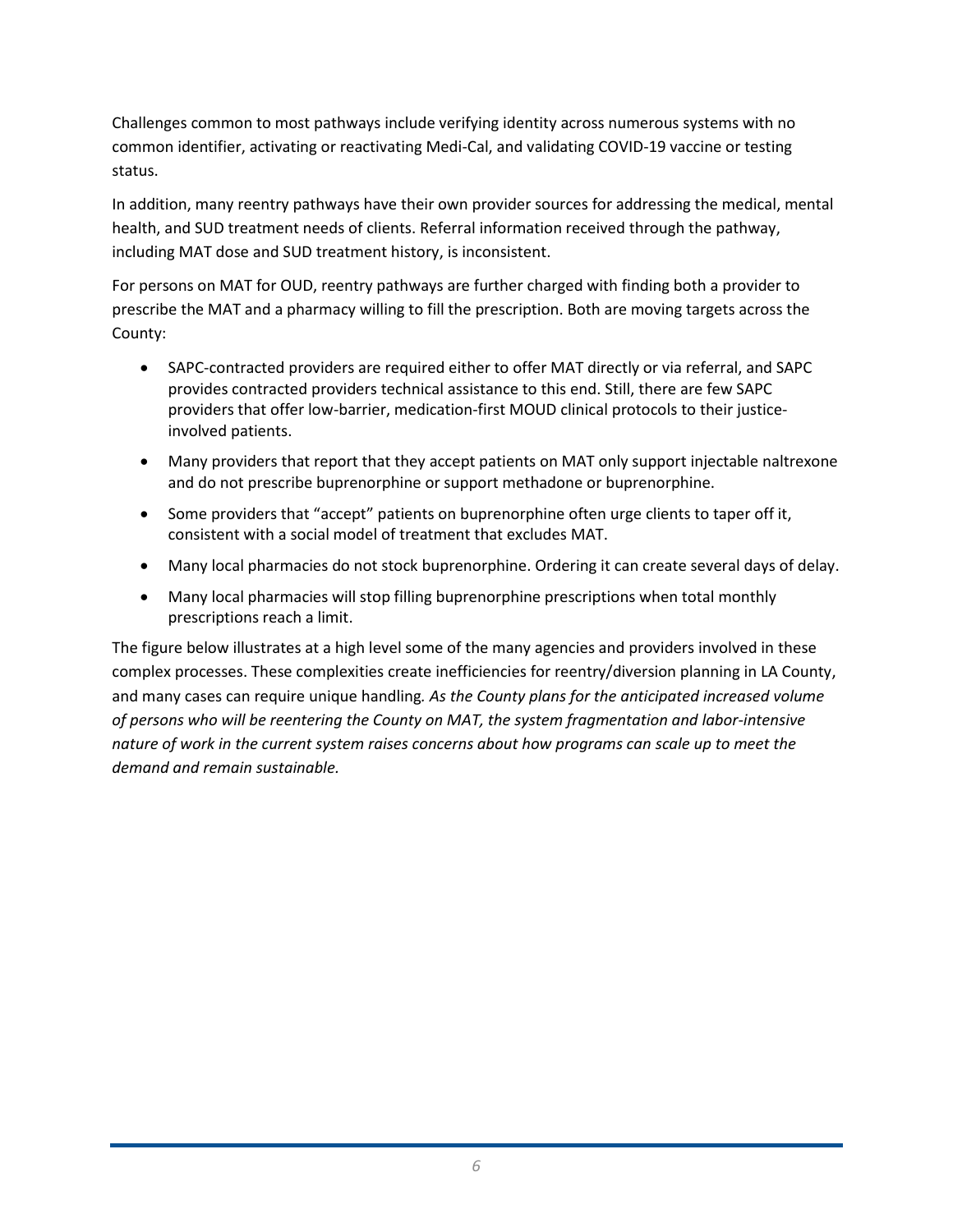# Release/Diversion of Persons with Substance Use or Co-Occurring SUD and SMI

This figure illustrates the reentry and diversion processes in LA County. Each REENTRY OR DIVERSION PROCESS (Blue) has separate workflows, release of information, Medi-Cal connections, and providers to whom they refer clients. Dark blue represents CDCR releases, medium blue represents LA County Jail releases, and light blue represents Alternatives to Incarcerations. Each PROVIDER (boxes) has different MAT practices, and they vary widely, especially regarding access to buprenorphine.



The complexities could be readily mitigated through the commitment to shared learning, problemsolving, and leveraging of solutions to provide MAT access across all justice populations.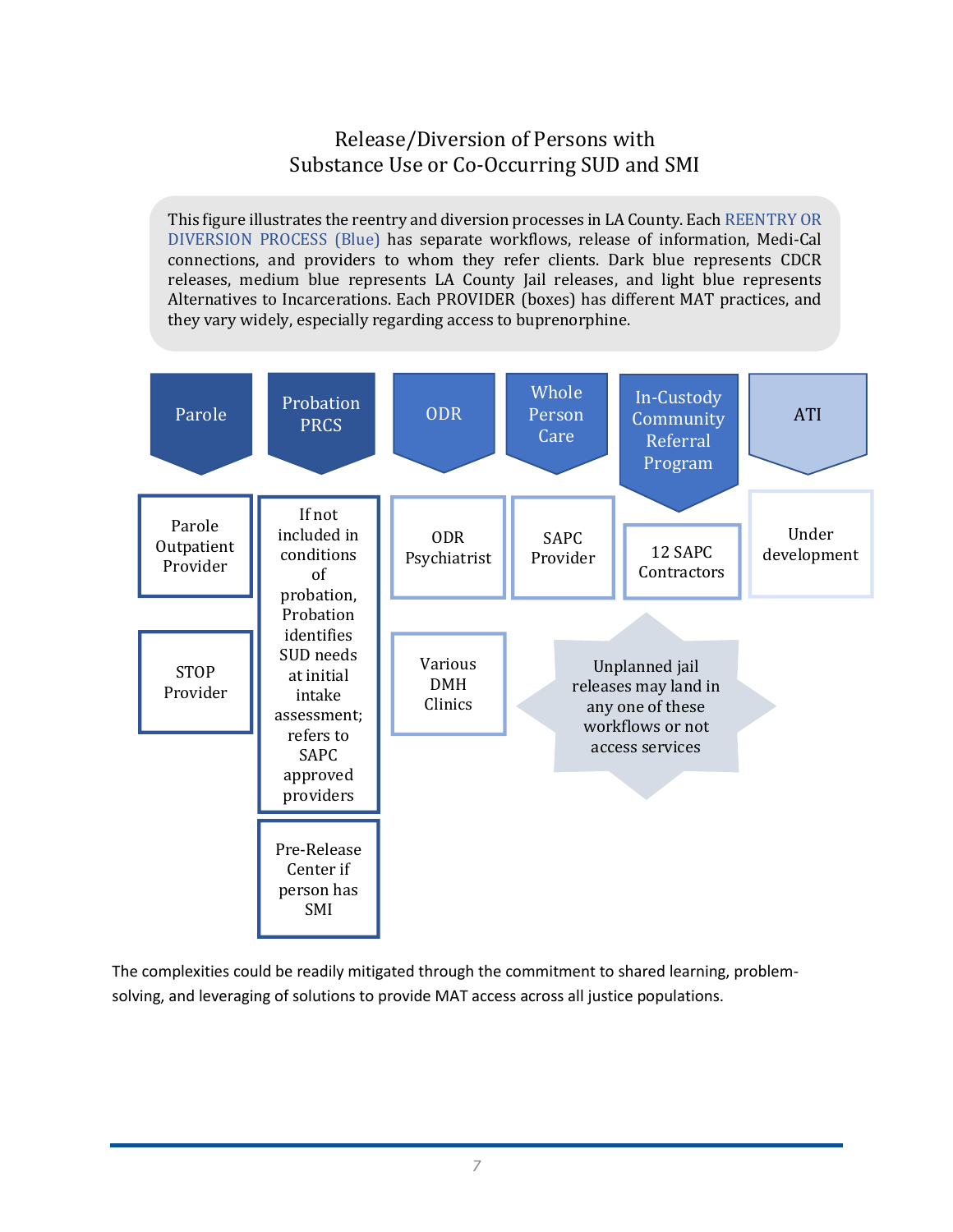*Recommendation: LA County should undertake efforts to strengthen coordination on reentry processes to support individuals with SUD/OUD in order to make MAT accessible. This would support the current numerous reentry and diversion pathways with streamlined, uniform processes, best practices, problem solving, and reporting. It should:*

- *Require participation in planning and problem-solving by leadership and operations staff from all key County justice, health, mental health, SUD, and primary care agencies*
- *Build on current effective and successful efforts for* 
	- o *Identity verification*
	- o *Medi-Cal eligibility* 
		- *Expand to all providers agencies SAPC's policy for contractors to provide lifesaving Medi-Cal eligible services immediately, while Medi-Cal eligibility is confirmed*
	- o *Referral processes and forms*
	- o *Record and sharing through secure electronic exchange*
	- o *Release of information forms and policies*
	- o *Confirmation of COVID-19 vaccine and testing status*
	- o *Problem solving*
- *Support uniform use of all successful tools, processes, policies across all stakeholders*
- *Compile and update resources for evidence-based treatment:*
	- o *Providers of MAT by medication and space for new patients*
	- o *Proficiency in treating co-occurring SUD and mental illness*
	- o *Proficiency in treating persons in the justice system*
- *Operate stakeholder workgroup(s) for high level and operational level problem-solving and strategizing*
- *Track the MAT demand per the table of data recommended above; identify emerging trends and bring them to the workgroup(s) and to county executive leadership and governance*
- *Facilitate, support, and incentivize training on OUD and MAT for all clinical, programmatic, and justice-related stakeholders across the County*
- *Develop and produce reports on access to MAT, client engagement in treatment, related recidivism, and other key data points*

## **4. Los Angeles County SUD/OUD Treatment System**

#### **Clinical Providers of MAT**

The clinical providers who treat persons with SUD in the justice system exist in multiple systems of care.

*SAPC* provides SUD treatment through a network of 358 contracted SUD providers, including 40 opioid treatment programs (which are the exclusive providers of methadone to non-hospitalized individuals with OUD) and 132 providers who offer outpatient services. In keeping with California's Drug Medi-Cal Organized Delivery System requirements, all SAPC providers must either directly prescribe MAT or refer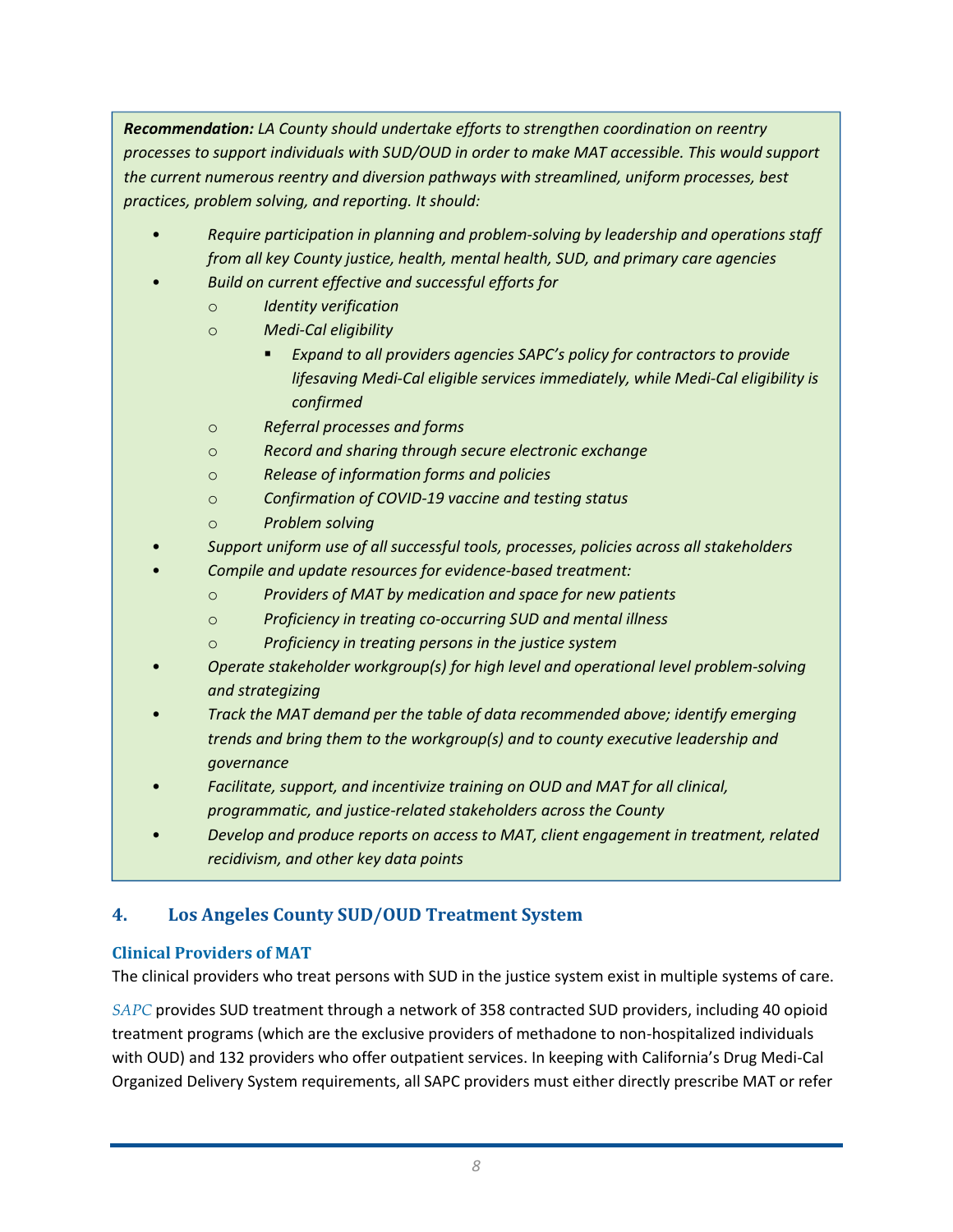to a provider that can prescribe MAT. SAPC has engaged in many activities to increase the use of MAT by its providers. The table<sup>3</sup> shows that 43% of the current outpatient providers can provide MAT directly to clients. One third of outpatient providers can serve clients with co-occurring mental health disorders, though many treat persons with "mild to moderate" mental health conditions as opposed

| <b>SAPC Provider Capacity Per SBAT</b>          |     |                                                 |  |  |
|-------------------------------------------------|-----|-------------------------------------------------|--|--|
|                                                 |     | $%$ of<br><b>Outpatient</b><br><b>Providers</b> |  |  |
| <b>All Contracted Providers</b>                 | 358 |                                                 |  |  |
| <b>Outpatient Providers</b>                     | 132 |                                                 |  |  |
| Offer MAT Directly to Clients                   | 57  | 43%                                             |  |  |
| Have Co-Occurring Disorder Capacity             | 44  | 33%                                             |  |  |
| <b>Experienced with Criminal Justice System</b> | 53  | 40%                                             |  |  |
| MAT, COD and Justice System Capacity            | 13  | 10%                                             |  |  |

to those with serious psychiatric disorders seen in the specialty mental health and justice systems. Forty percent report experience with the justice system. Just 13 providers (10%) report they can treat clients who are on MAT, also have a co-occurring mental illness, and are involved with the justice system.

*Community Health Centers* are a critical avenue for people in LA County with OUD to receive buprenorphine prescriptions and injections of naltrexone. In fact, these primary care settings are the most likely sites to provide MAT in LA County – a fact that is not widely recognized. The justice-involved population may receive medical care via FQHCs and other types of community health centers that include DHS-operated clinics and/or primary care providers contracted with LA Care or Health Net. Many primary care providers do not provide MAT, though, and finding sites with prescribing providers is a significant challenge for reentry workers. LA County Department of Health Services just launched [http://LosAngelesMAT.org](http://losangelesmat.org/) to assist with navigating MAT access within the network of community health centers in LA County.

*Department of Mental Health* contracted providers and its directly operated clinics can provide MAT prescriptions, but a current, accurate list of those that do is not readily available. There is strong interest within DMH to advance the MAT capacities of its providers, and DMH is working with the RAND Corporation and UCLA to identify the demand of MAT services and create a toolkit to support DMH providers to use MAT, but significant barriers to progress exist.

#### **Variations at the Provider Level**

The term "access to MAT" has many meanings across the County. Any given provider setting described above and reporting "access to MAT" may mean:

- Some prescribers at the location will administer injections of naltrexone
	- o New prescription
	- o Continuation of existing prescription from prison or jail
- Some will prescribe buprenorphine
	- o New prescription
	- $\circ$  Only continuing treatment for patients who were dosed within prison or jail

*<sup>3</sup> Table prepared in consultation with SAPC with data from SAPC's online Service and Bed Availability Tool (SBAT), which is its public resource for finding providers. This illustrates capacity as of January 2022.*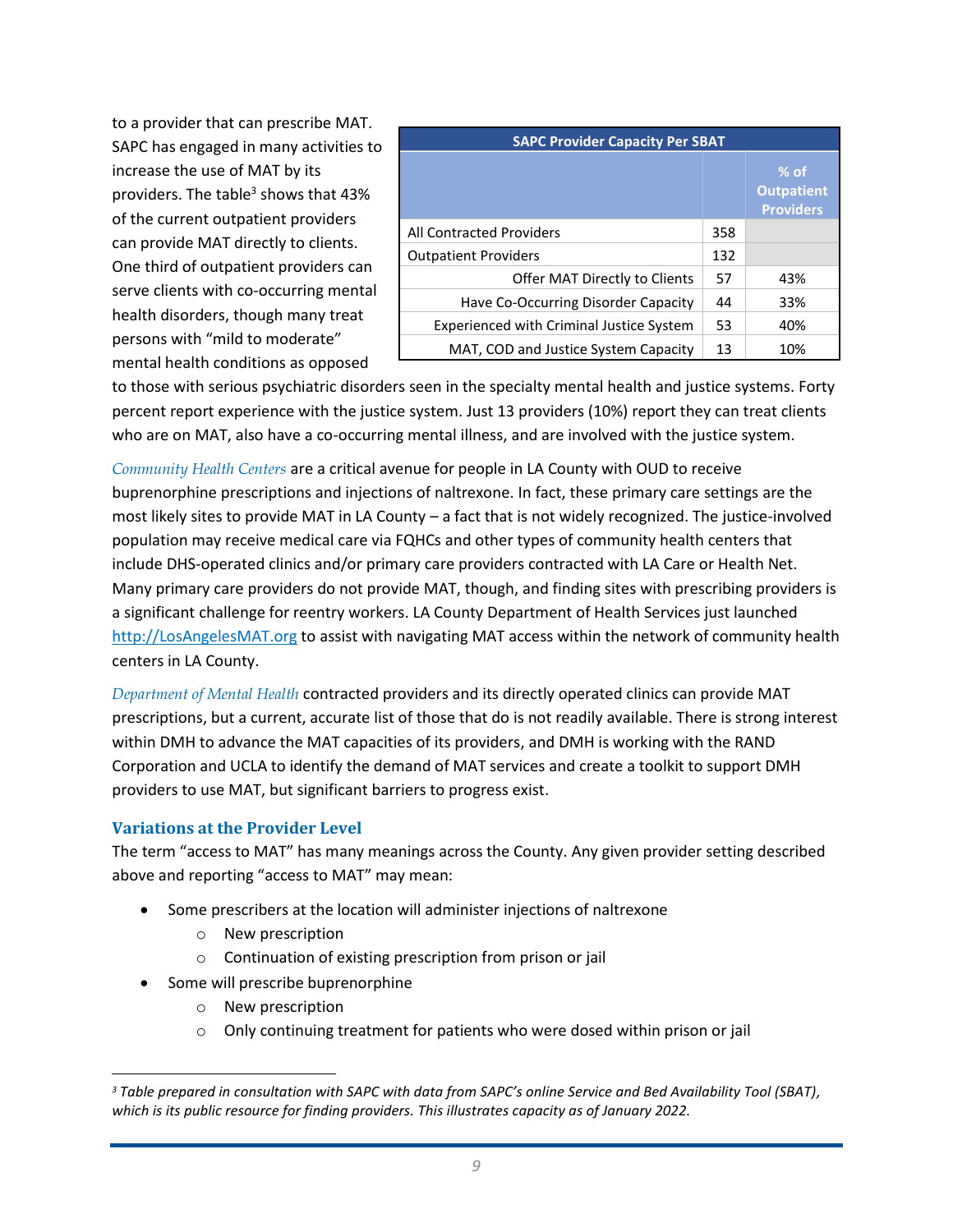- o Indefinitely
- $\circ$  Only for a period in which the client is expected/encouraged to taper off the medication
- o Only if the client participates in counselling
- o Regardless of client participation in counselling

Any provider who will prescribe either medication may or may not be accepting new patients. Also, the provider setting may or may not have experience with the justice population. Providers with x-waivers for prescribing buprenorphine may also not be prescribing it, even though allowed. A reentry worker trying to find a location that will seamlessly continue buprenorphine, in particular, may need to search extensively.

### **Co-Occurring Substance Use Disorders (SUD) and Serious Mental Illness (SMI)**

There is profound cross-over of SMI and SUD, especially in the justice involved. *At least 70% of all prisoners have a co-occurring SMI and SUD,* and this population is at the highest risk for recidivism*.*  Treatment of just one disorder does not create the best outcomes for either disorder. The gold standard is *integrated* treatment in which both conditions are treated together under single treatment plan with integrated goals. However, the historic practice across the country has been "sequential" care, in which one provider treats one condition and then refers the client for treatment of the other.

DMH, SAPC, and DHS all strive to build capacity to treat co-occurring disorders. For example, DMH and DHS have added SUD counselors to their clinical teams. However, state and federal systems of care for mental health, medical, and substance use treatment create payment, documentation, record sharing, and reporting barriers that complicate the delivery of integrated care. As the state is currently working to improve coordination across these systems, LA County will benefit from

#### *Co-Occurring Case Examples*

- *A person with Post Traumatic Stress Disorder (PTSD) and SUD receives treatment for drug use, with moderate success. But the underlying trigger of substance use – the PTSD – is not addressed. So the next time the person's PTSD is triggered, he relapses in his drug use.*
- *A person with OUD and Bipolar Disorder is treated with psychotropic medication and the Bipolar Disorder is stabilized. However, cravings for opioids are not addressed, and criminal activity to obtain opioids persists. The person is re-arrested.*

*In both these cases, stabilizing both conditions would have greatly reduced the risk of relapse and re-offense.*

any improvements and will further strengthen integrated care to improve outcomes for this highly demanding population.

#### **Justice System Experience**

Many LA County agencies recognize the need for specialized expertise with the justice system. Some reentry processes have cultivated this expertise. For example:

- The Probation Pre-Release Center (serving persons released on PRCS from prison) refers to a customized list of DMH psychiatrists waivered to prescribe buprenorphine and who are contracted to serve this population.
- ODR contracts with a customized list of psychiatrists who are contracted to serve this population, some of whom are waivered to prescribe buprenorphine.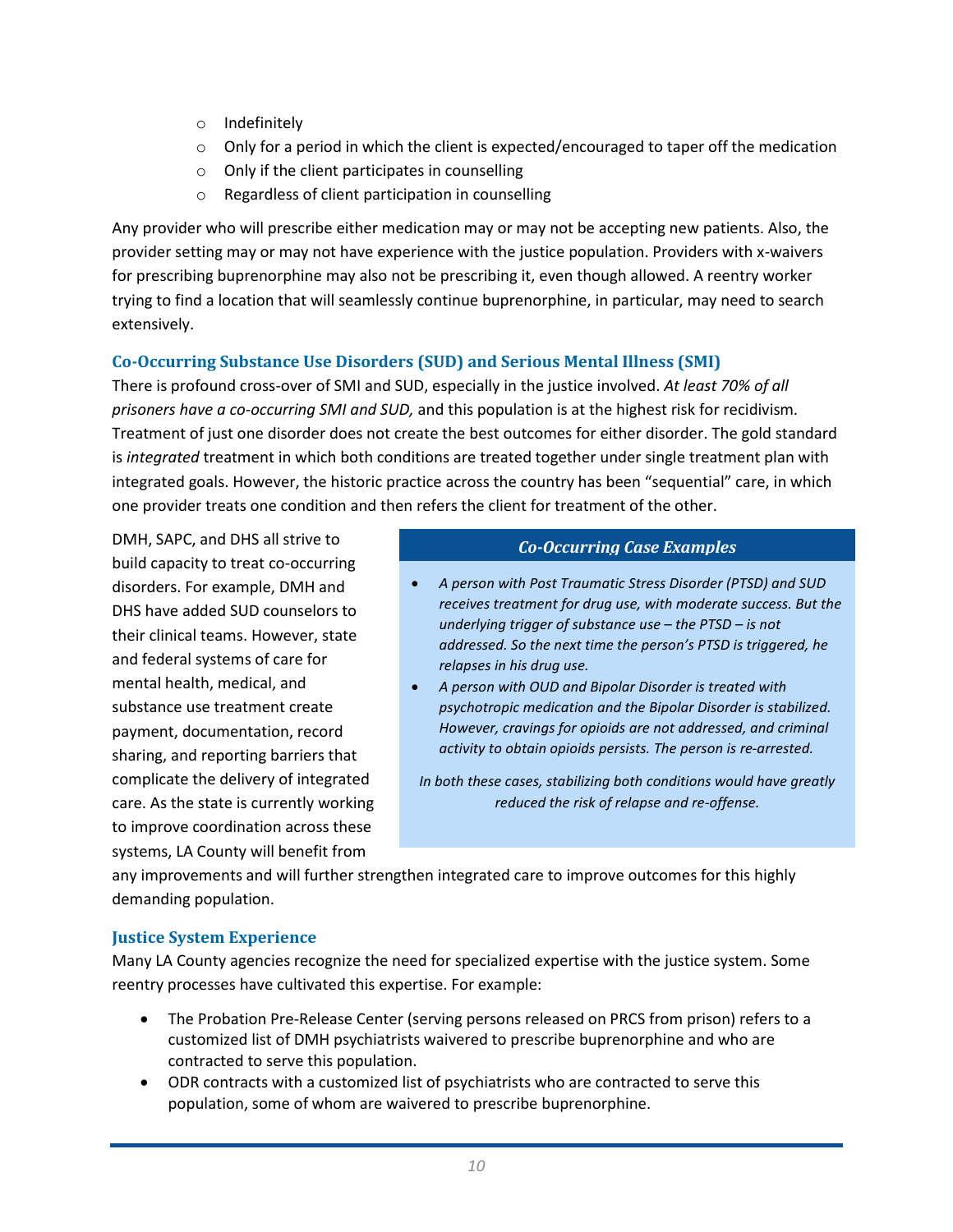- SAPC credentials 40 agencies with 100 sites to be justice system-capable and directly provide MAT and referrals to opioid treatment programs if they are not themselves an opioid treatment program.
- The jail's In-Custody Referral Program contracts with 12 SAPC providers specialized in working with the justice involved. To note though, of the 15 locations, just five offer buprenorphine.
- Transition Clinics serve persons reentering from CDCR or the jail under a special model using community health workers with lived experience in the justice system.
- DHS clinics recognize the need for justice system capacity and would like at least one capable clinic in each health center group. However, no resources or priorities are currently tied to this need.

Clients who have achieved sobriety and stability are more likely to relapse if on-going treatment is not easily accessible. This is also true for clients with co-occurring disorders who require coordinated treatment to address both SUD and mental health issues. The consequences of inaction are likely to contribute to additional criminal activity, overdose and death.

The County must increase community treatment capacity for justice-experienced, evidence-based care of persons with OUD and co-occurring OUD and SMI. This does not automatically call for hiring more providers. Rather, the effort must increase the capacity of existing providers, especially under the new, more liberal X-waiver rules, and greater integration of MAT into the more traditional social treatment now in use among many SAPC providers. New capacity must be distributed geographically around the County, across mental health, SAPC, and primary care settings. Efforts should build on and expand on existing successful LA County models. This would help reentry workers, community providers, probation, courts, and clients.

#### **Pharmacy Access to MAT**

Many retail pharmacies in LA County do not stock buprenorphine or injectable naltrexone and cannot consistently fill prescriptions for either. So once the reentry planning hurdles of finding a prescriber of MAT and client hurdles of getting a MAT prescription are met, there can remain the challenge of filling the prescription. The California Pharmacists Association, in cooperation with the HMA/CalHPS team, is currently conducting a survey of retail pharmacies in LA County to better understand buprenorphine access. The results will be provided to CCJCC.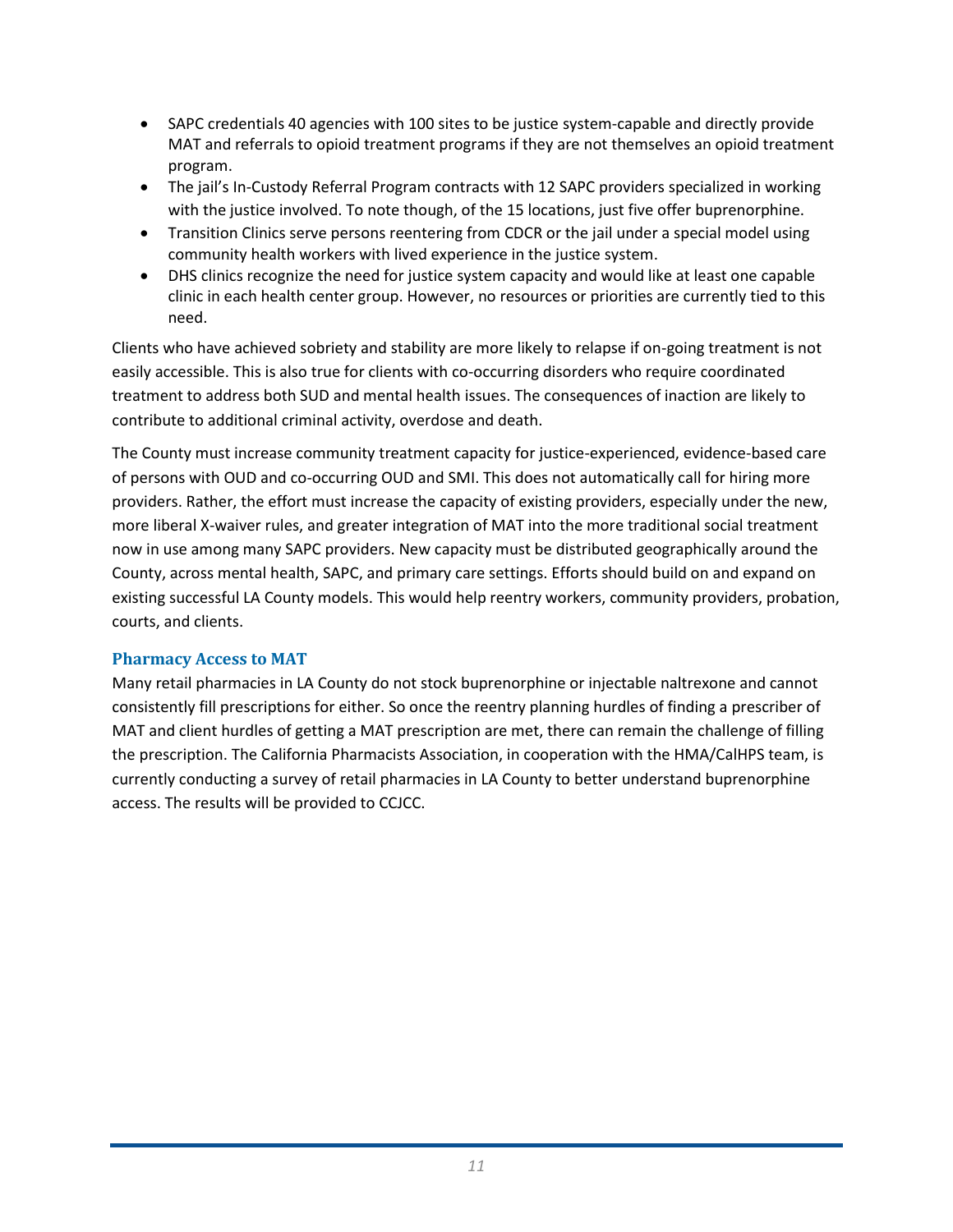#### *Recommendations:* LA County should:

- 1. Monitor the capacity of the provider community to ensure:
	- Access to medication-first, low-barrier MAT
	- Effective, integrated care for persons with co-occurring SMI and SUD
	- Effective services for persons in the justice system
- 2. Invite leadership from SAPC, DMH, DHS, DHS-operated and contracted community health centers, other FQHCs and community health centers, ED Bridge providers, and other stakeholder partners to recommend supports that would help them increase their capacity for evidencebased care and especially MAT to persons with OUD, co-occurring SMI and SUD, and justice system involvement
- 3. Support strategies to ensure a solid network of justice-capable, co-occurring-capable MAT services across all geographic county settings
- 4. Increase access to MAT at retail pharmacies to ensure even geographic access

## **5. CalAIM Opportunities**

CalAIM's requirements related to persons in the justice system – set to develop in 2022 and begin in January 2023 – will introduce the County's Medi-Cal health plans into this complex scenario *and*  introduce new resources to the County. It is imperative that the County optimize the CalAIM opportunity to address the issues above.

*Recommendation: CalAIM's requirements and new resources for the justice-involved and reentry population should be leveraged to support access to MAT for reentry and diversion populations. CalAIM can provide a process to engage the health plans with the key justice system stakeholders, including SUD providers around system problems and opportunities. It will also streamline the application of CalAIM resources and leverage the impact across the whole system. This is vital to the rapid increase in MAT and co-occurring disorder capacity necessary to address the increase in demand for MAT by persons reentering the County from incarceration or being diverted from the jail.*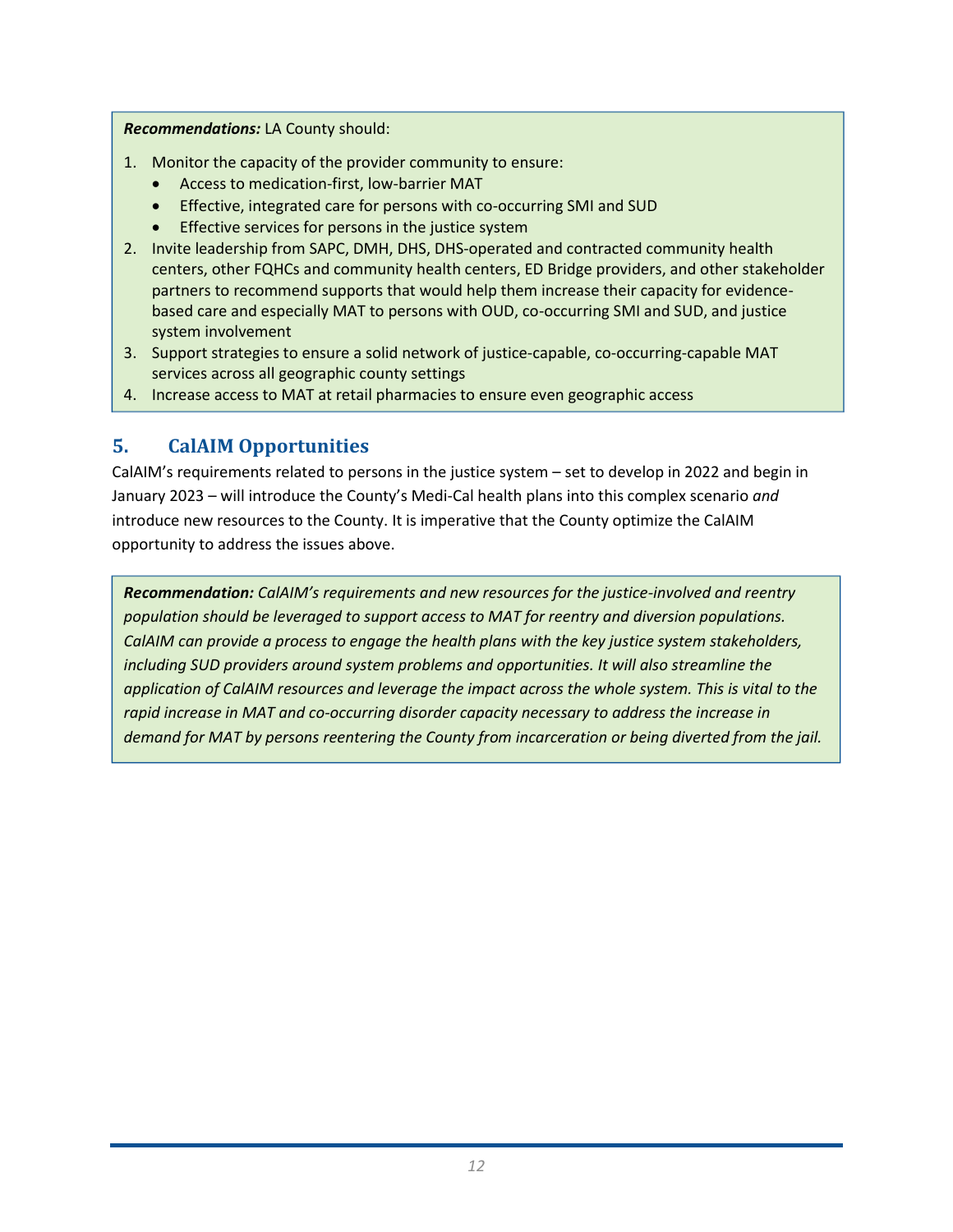# **Issue Brief: Los Angeles County Overdose Data**

#### **Summary**

In LA County, the number of preventable fatal drug-related overdoses per calendar quarter (i.e., 3 month period) rose from 287 deaths in 2017 Q1 to 700 deaths in 2021 Q2 – *an increase of 144%.*

Fentanyl (a synthetic opioid) and methamphetamine (a psychostimulant) are the drugs most frequently involved in the increasing number of accidental overdoses deaths in LA County. Approximately 90% of all fatal overdoses now involve fentanyl or methamphetamine, or both.

- Deaths from fentanyl increased by about 1,114% between 2017 Q1 and 2021 Q2.
- Deaths from methamphetamine increased by about 237% between 2017 Q1 and 2021 Q2.
- Of fentanyl deaths in LA County in 2020, 65% were in persons under age 40, and 35% were in persons aged 40 and over.

#### **Data Sources**

Accidental drug overdose death data for LA County were extracted by the Los

| <b>LA County Overdose Deaths</b><br>Total accidental drug overdose deaths in given<br>calendar quarter, 2017-2021 |                |     |  |  |
|-------------------------------------------------------------------------------------------------------------------|----------------|-----|--|--|
| 2017                                                                                                              | Q1             | 287 |  |  |
|                                                                                                                   | Q <sub>2</sub> | 284 |  |  |
|                                                                                                                   | Q <sub>3</sub> | 303 |  |  |
|                                                                                                                   | Q4             | 260 |  |  |
| 2018                                                                                                              | Q1             | 256 |  |  |
|                                                                                                                   | Q2             | 271 |  |  |
|                                                                                                                   | Q <sub>3</sub> | 327 |  |  |
|                                                                                                                   | Q4             | 333 |  |  |
|                                                                                                                   | Q1             | 383 |  |  |
| 2019                                                                                                              | Q <sub>2</sub> | 364 |  |  |
|                                                                                                                   | Q <sub>3</sub> | 421 |  |  |
|                                                                                                                   | Q4             | 415 |  |  |
| 2020                                                                                                              | Q1             | 509 |  |  |
|                                                                                                                   | Q2             | 589 |  |  |
|                                                                                                                   | Q <sub>3</sub> | 707 |  |  |
|                                                                                                                   | Q4             | 575 |  |  |
| 2021                                                                                                              | Q1             | 662 |  |  |
|                                                                                                                   | Q <sub>2</sub> | 700 |  |  |

Angeles County Medical Examiner-Coroner's Office and prepared by the Health Outcomes and Data Analytics (HODA) Unit within the Los Angeles County Department of Public Health's Division of Substance Abuse Prevention and Control (SAPC)*.* SAPC notes that drugs involved in accidental overdose deaths are not exclusive as each overdose death often involves more than one drug. Summation of drug types will result in more than the total number of accidental overdose deaths. In SAPC's data, "Rx opioids" refers to deaths that include prescription opioids but do not mention fentanyl or methadone as one of the causes; when a death involves both prescription opioids and fentanyl, the death is included in the fentanyl counts.

Data on overdose deaths in the rest of California were provided by the California Department of Public Health (CDPH) via the publi[c California Overdose Surveillance Dashboard,](https://skylab.cdph.ca.gov/ODdash/) which offers statewide and county level data on a wide variety of drug overdose indicators.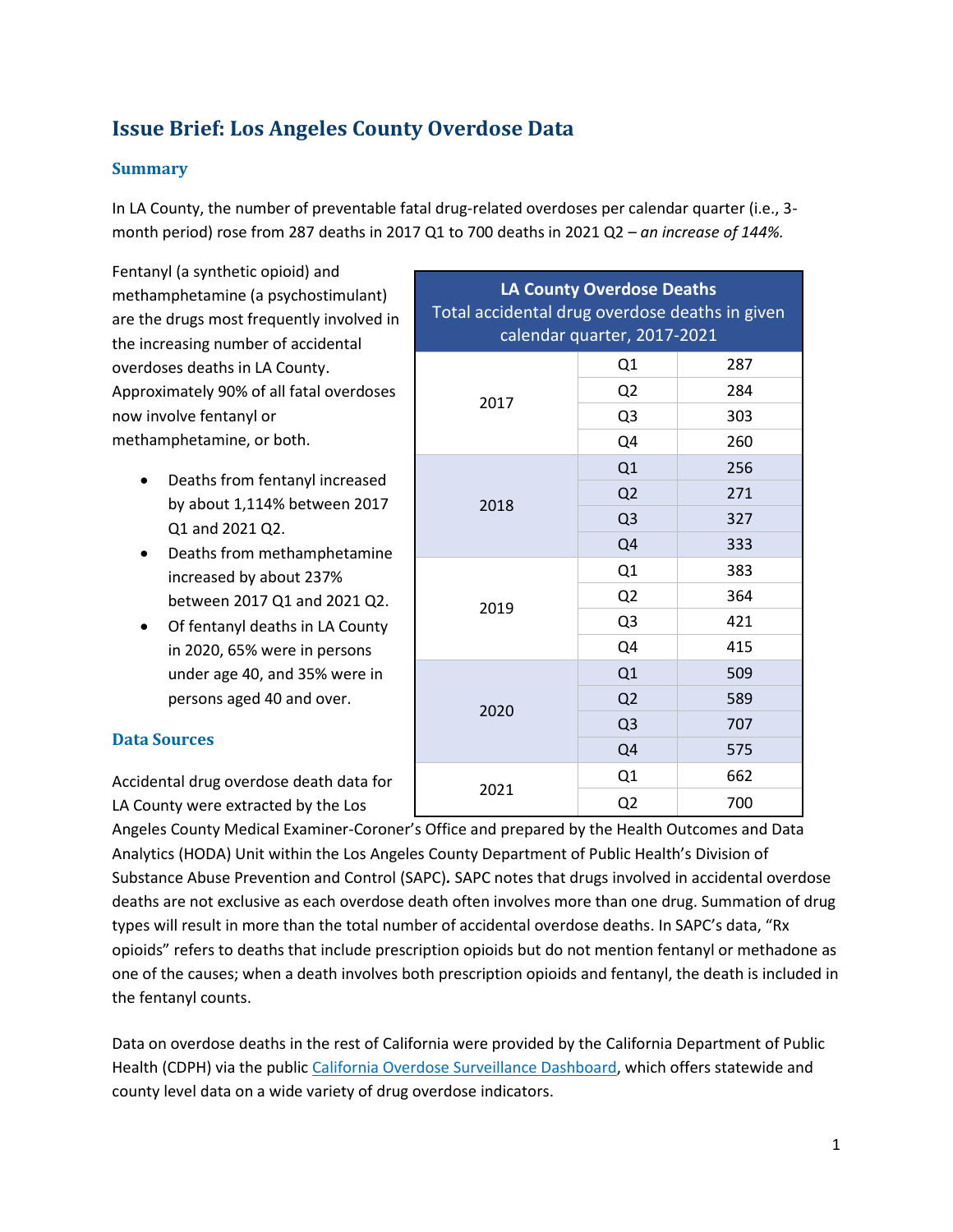Records for 2021 (Q1 and Q2) from both sources are still considered preliminary; therefore, counts and rates may change when all cases are included, and pending cases are resolved. Not all 2021 (Q1 and Q2) deaths may be recorded at this time, which may result in an undercount until all cases are included and pending cases are resolved.

SAPC conducted and published (in July 2021) a more detailed analysis of recent drug overdose deaths in LA County; the report is availabl[e here.](https://perma.cc/QH6S-7QG4) California Health Policy Strategies (CalHPS) conducted and published (in January 2022) a detailed analysis of general statewide trends; the report is available [here.](https://perma.cc/FZ76-LNKW)

#### **Findings and Analysis**

For the whole study period, the crude rate of overdoses per 100,000 people has been similar between LA County and the rest of California. Both LA County and the rest of the state saw dramatic increases in overdose death rates when COVID-19 began in 2020. These trends can be seen in the following figure.



The next figure shows overdose deaths in LA County by specific drug or drug type. Overdose deaths from prescriptions opioids, heroin, and cocaine are mostly steady. However, overdose deaths from methamphetamine and fentanyl have risen sharply since 2019.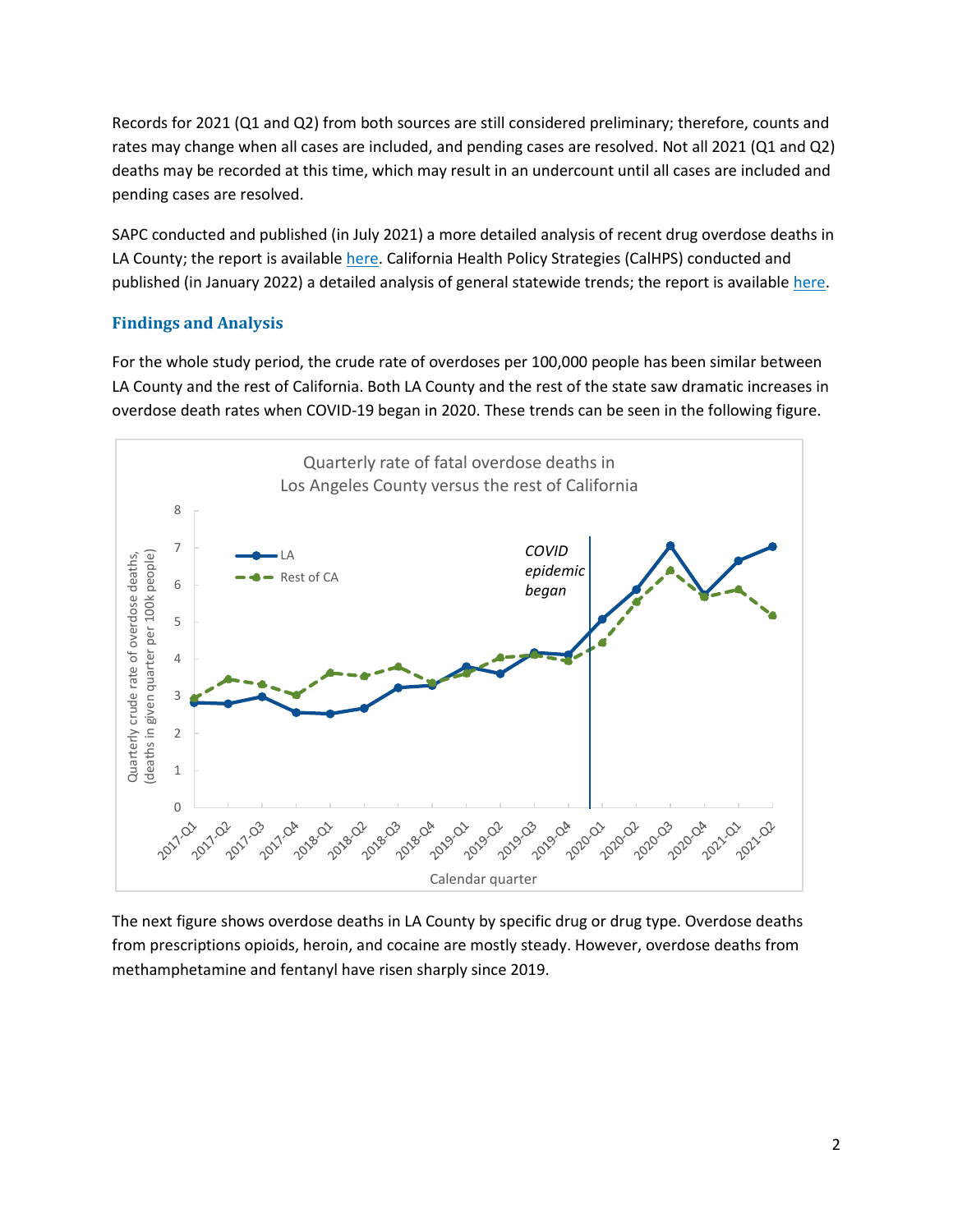

Note that drugs involved in accidental overdose deaths are not exclusive and each overdose death often involves more than one drug. Summation of deaths attributable to all individual drug types will result in more than the total number of accidental overdose deaths.

When drug types are collapsed into the two major categories of "all opioids" and "all stimulants," drug overdoses in LA County are nearly evenly split, as seen in the figure to the right.

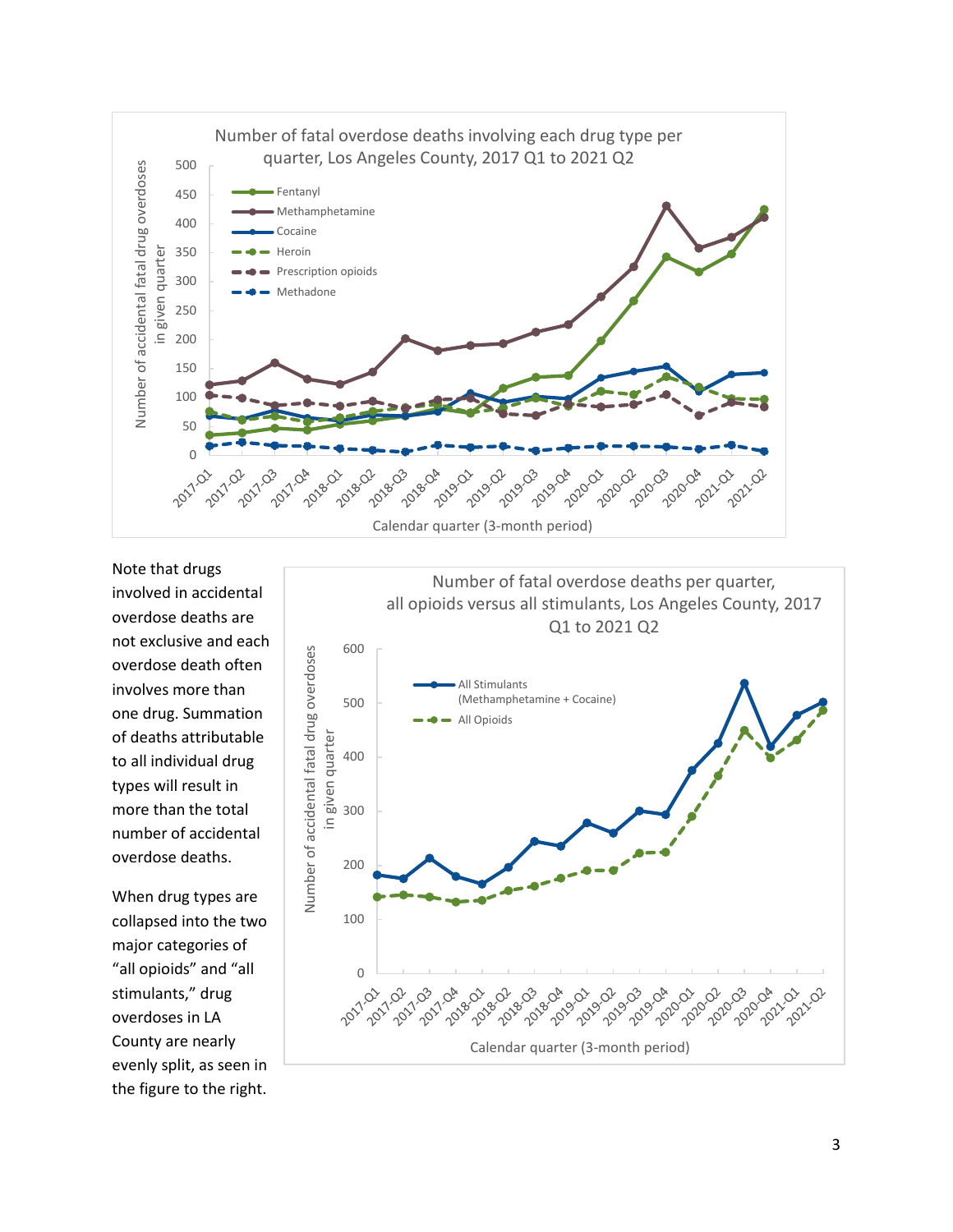The figure to the right shows that among all fentanyl deaths, most involved people age 15 to 40. Out of all fentanyl deaths, 65% were people under the age of 40, while 35% of the fentanyl deaths were people older than age 40.

#### Fentanyl deaths are

disproportionately concentrated among those under 40 years old, while overdoses relating to stimulants are disproportionately concentrated among those over 40 years old.



#### **Implications**

The data in this brief have implications for the Los Angeles County's drug treatment system and strategies.

- 1. Despite considerable sophisticated harm reduction strategies, overdose deaths in LA County are at a crisis level and continue to worsen.
- 2. The combined impacts of COVID-19, fentanyl, and methamphetamine on overdoses in LA County are catastrophic and continue to worsen.
- 3. A multi-pronged response to address the opioid epidemic, as referenced in a report by [CCJCC's](http://ccjcc.lacounty.gov/LinkClick.aspx?fileticket=Z1XQdXiSA54%3d&portalid=11)  [Ad Hoc Opioid Epidemic Working Group in March 2020,](http://ccjcc.lacounty.gov/LinkClick.aspx?fileticket=Z1XQdXiSA54%3d&portalid=11) remains appropriate. Specific to this report on MAT, LA County should continue strategies to intensify its commitment to and investment in treatment of SUD and harm reduction. This may include:
	- Significantly expanded access to MAT, especially buprenorphine, in every health care venue. MAT is effective in treating fentanyl addiction.
	- Significantly expanded access *by users of all illicit drugs and their families* to naloxone which reverses opioid overdose.
	- Targeted efforts to address the risk of fentanyl overdose in persons under age 40.
	- Targeted efforts to address the risk of methamphetamine overdose in persons over age 40.
- 4. Most people with advanced substance use disorders (SUD) use numerous substances. Also, most street drugs – including stimulants like methamphetamine and cocaine – are laced with fentanyl. It is increasingly common in LA County and across the state for persons attempting to recover from methamphetamine use to discover they have unknowingly become addicted to opioids vis a vis fentanyl contamination. Prevention and harm reduction strategies must consider this reality.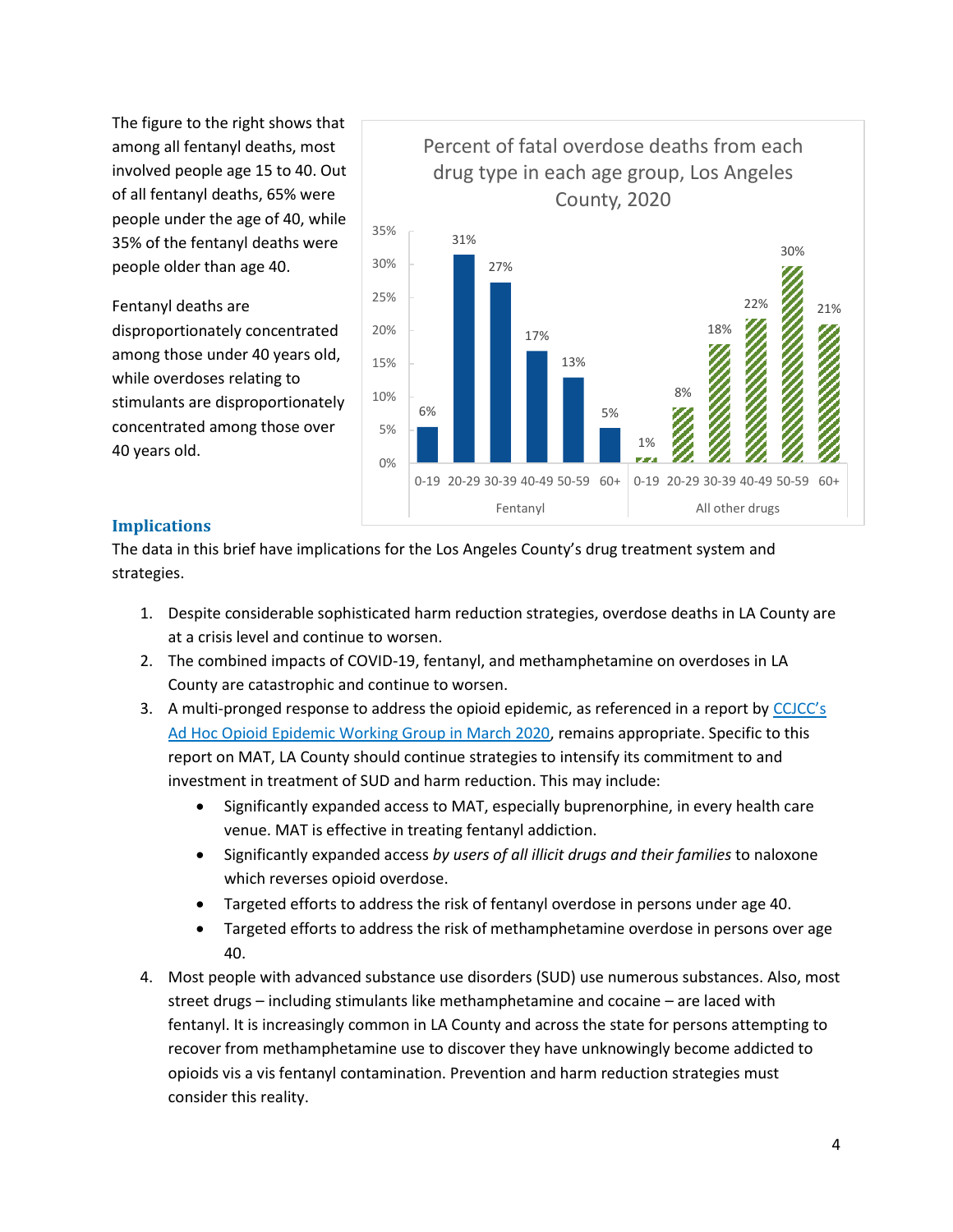# **Addendum: Interviews, Presentations and Trainings**

The CalHPS/HMA team reached out to multiple contacts at various points of this work provided training or training materials to agencies in Los Angeles County to augment MAT efforts and provided status updates to the CCJCC committee and stakeholder agencies.

## **Contacts Made**

- Los Angeles County Entities
	- o Department of Public Health
		- 1. Substance Abuse Prevention and Control
			- Adult Services
			- Justice-Related Services
			- Executive Leadership
			- In-Custody Community Referral Program Contractors
	- o Department of Mental Health
		- 1. Clinicians
		- 2. Training
		- 3. AB 109 Pre-Release Center
	- o Department of Health Services
		- 1. Office of Diversion and Reentry
		- 2. Ambulatory Care Network
		- 3. Correctional Health Services
			- Care Transitions staff
	- o Probation
		- 1. AB109 Team
		- 2. General Population
		- 3. Special Population
		- 4. Drug Court Representatives
	- o Sherriff's Department
		- 1. Special Populations in Custody
		- 2. MAT in Custody
		- 3. Inmate Reception
	- o Public Defender
		- 1. Public Defenders Psychiatric Social Workers
	- o Alternate Public Defender
	- o Hospitals and Healthcare Delivery Commission
	- o Alternatives to Incarceration
	- o Jail Population Review Council
- Regarding Los Angeles County Naloxone Access: Office of Diversion and Reentry, Department of Public Health Chief Strategist, DPH Substance Abuse Prevention and Control
- LA Community Based Organizations and Advocates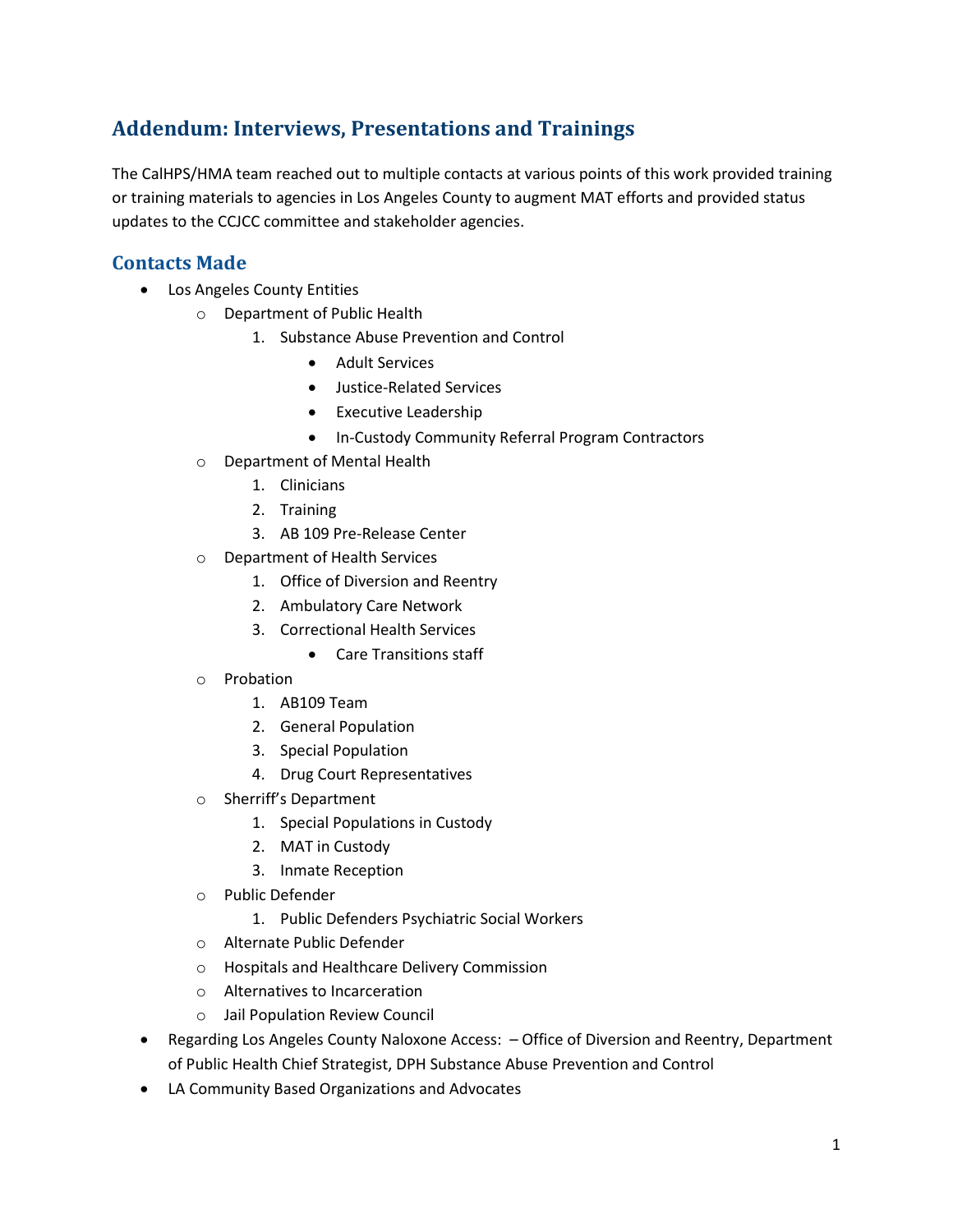- o Community Clinic Association of Los Angeles County
- o "CDCR to Los Angeles County Care Coordination Committee"
- o Amity Healthcare Foundation and it STOP Providers
- o Venice Family Clinic (VFC)
- o John Wesley Health Centers (JWHC)
- o Tarzana Treatment Centers
- o Los Angeles Regional Reentry Partnership (LARRP)
- o California Pharmacists Association (CPHA)

## **Agencies Receiving Trainings and/or Training Materials**

- Probation
	- o Reviewed large number of on-line training materials on OUD and its treatment, stimulant use disorder and its treatment, justice system interface with treatment providers, serious mental illness, and more, to be used in group and individual settings. Much includes learning objectives, facilitators guide, supplemental materials. Probation received approval for the use of the materials with continuing education credits approved by the Board of State and Community Corrections.
- DPH-SAPC
	- $\circ$  Reviewed large number of on-line training materials on OUD and its treatment, stimulant use disorder and its treatment, co-occurring disorders, serious mental illness, and more, to be used in group and individual settings. Much includes learning objectives, facilitators guide, supplemental materials. SAPC approved materials for use by its contractors and has made materials available to contractors.
- Department of Mental Health
	- $\circ$  Made available materials regarding the neuroscience of OUD and methamphetamine use disorders and treatment of co-occurring disorders.
- Los Angeles Alternate Public Defender's and Public Defender's Office: Psychiatric Social Workers (PSW)
	- o Reviewed large number of on-line training materials on OUD and its treatment, stimulant use disorder and its treatment, justice system interface with treatment providers, serious mental illness, and more, to be used in group and individual settings. Much includes learning objectives, facilitators guide, supplemental materials. The PSW team provided the materials to their training coordinator. Also, the CalHPS team connected PSW staff with in-custody jail MAT providers so that both parties could improve linkages to SUD care for their clients.
- Amity/STOP Providers
	- o Provided two training to all STOP contactors; all participated:
		- 1. Neuroscience of OUD and it treatment, MAT meds, and stimulant use disorder and its treatment
		- 2. Co-occurring disorders, the three major categories of serious mental illness and how they interact with SUD, and the role of STOP contractors in keeping clients stable in recovery